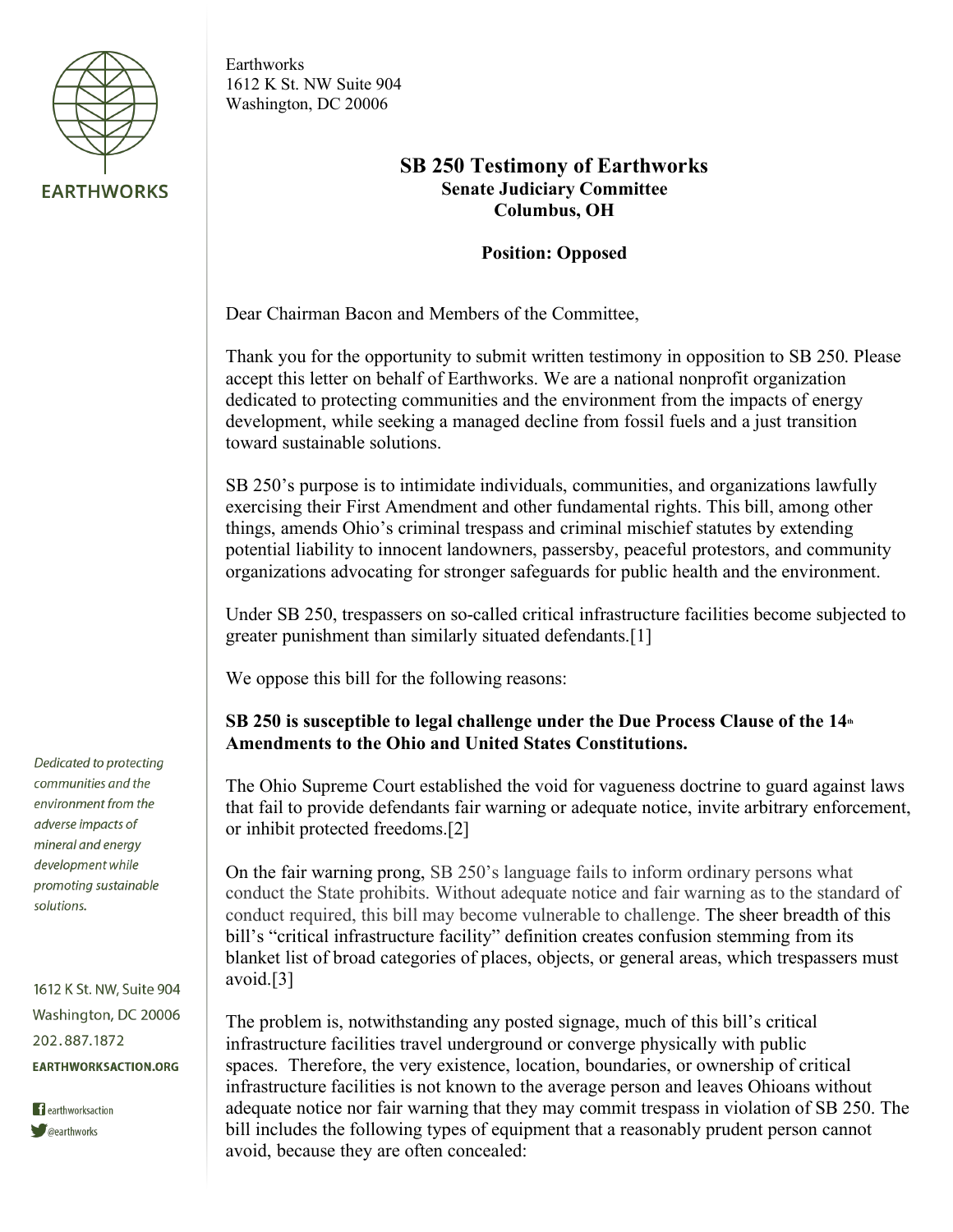

(iv) …sewage piping

(v)…any other part of a natural gas storage facility involved in the gathering, storage, transmission, or distribution of gas

(xiv) …valve sites, pipeline interconnections, pump station, metering station, *below- or above-ground pipeline*, or piping and truck loading or off-loading facility (emphasis added)

Even above-ground critical infrastructure facilities could increase risks that the state will attach criminal liability to passersby, even when signs are posted or defendants are exercising reasonable diligence. Earthworks' staff routinely visit Ohio's critical infrastructure facilities and observe the inconsistencies--commonplace in areas of oil & gas development--that make this bill highly vulnerable to legal challenge. A new area we visited in October was so replete with pipeline construction and various disjointed pads and stations, we and ten-year residents of the neighborhood honestly could not distinguish among small dirt roads or construction vehicle parking lots designed to support critical infrastructure facilities. SB 250 broadly declares access roads, construction sites, and even unconnected pipes as critical infrastructure.

(xvii) Any above-ground portion of a well, well pad, or production operation;[4]

(xviii) A laydown area or construction site for pipe and other equipment

Trespassers can therefore knowingly enter an access road, without knowing the access road connects to a critical infrastructure facility subjecting the trespasser to more punitive fines and criminal liability. As a practical matter, construction site access roads to critical infrastructure facilities often are indistinguishable from other access roads, township roads, farm roads, or even residential driveways.

# **Critical Infrastructure Facilities Sited on Private Property Seized Through Eminent Domain**

Under both Federal and Ohio law, pipeline companies may seize private property through the exercise of eminent domain.[5] This has resulted in arrangements where residential property owners share their land with a critical infrastructure facility. Sometimes, those arrangements go sour, particularly where the oil and gas lessee fails to behave as a good neighbor. If SB 250 becomes law, disputes between homeowners and pipeline companies could easily devolve into potentially subjecting Ohioans to criminal and civil liability for trespasses on their own land.

In at least one case, a landowner invited protestors to his own property to fight a pipeline company claiming an easement for construction. Ultimately, the landowner succeeded in enjoining the pipeline, but these kind of land disputes are ripe for subjecting lawful, peacefully landowners--who have full property rights to invite whomever they wish onto their land--to increased criminal penalties arising from conflicts with oil and gas companies seizing private property.

### **SB 250 Fails to Preclude Arbitrary, Capricious, and Discriminatory Enforcement**

Last year, the state of Louisiana passed a similar anti-protest law applied to criminal trespass at oil and gas infrastructure facilities.[6] Law enforcement officials have since arrested at least sixteen defendants, yet not a single Parish prosecutor has brought charges

Dedicated to protecting communities and the environment from the adverse impacts of mineral and energy development while promoting sustainable solutions.

1612 K St. NW, Suite 904 Washington, DC 20006 202.887.1872 **EARTHWORKSACTION.ORG**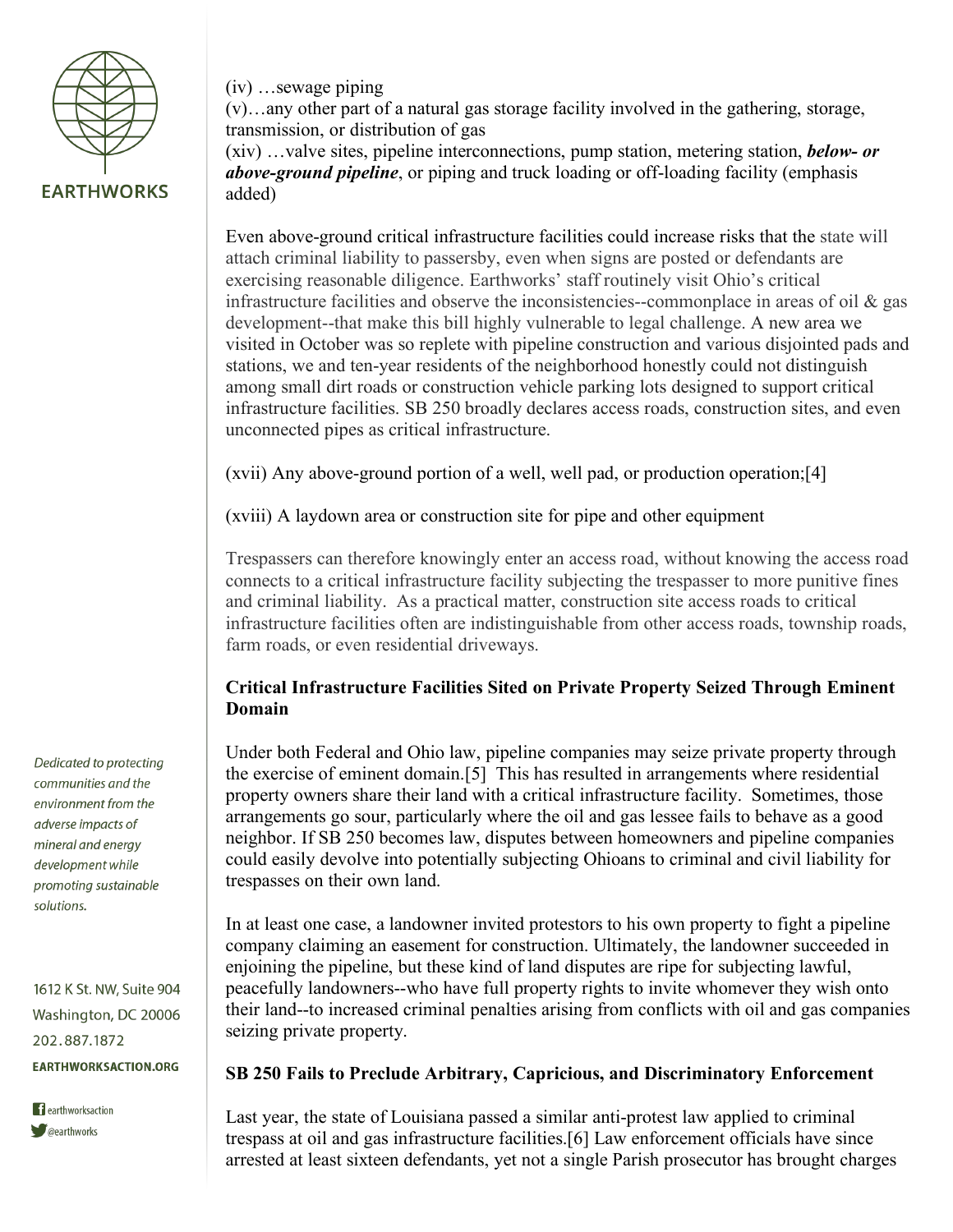

against any of them pursuant to this law. This apparent unwillingness to prosecute defendants charged with this brand-new law illustrates its questionable constitutionality.

In the neighboring Commonwealth of Pennsylvania, Ellen Gerhart, a retired school teacher and grandmother, faced criminal charges for peacefully protesting a pipeline on her own property that the pipeline company had seized by eminent domain. On a Friday evening, in July 2018, law enforcement officers arbitrarily choose to execute a warrant, arrested Ellen, and incarcerated her for nearly sixty days and nights. The Commonwealth charged Ellen with violating an injunction to prevent trespass on a company easement that was also part of Ellen's own property.

Rather than preclude arbitrary law enforcement, these types of anti-protest laws tend to empower discriminatory use of police powers and violate the property rights of private landowners.

## **SB 250 Unreasonably Impinges on Constitutionally Protected Freedoms**

The spread of oil and gas infrastructure across Ohio has fueled considerable controversy. Landowners have become increasingly concerned about the government exercise of eminent domain to seize private property for critical infrastructure facilities. Communities suffering from adverse air and water quality impacts have organized throughout the state to protest oil and gas pollution.

SB 250's clear purpose is to silence that dissent. It does so not only by increasing fines and punishments, but also by drastically expanding liability to those who merely associate with peaceful and lawful protesters. This Committee should strictly scrutinize SB 250 in light of its apparent intent to quell freedom of speech and association.

Thank you again for considering our testimony. For the above reasons, we respectfully urge opposition to SB 250.

[1] criminal trespass (Sec. 2911.21)- "knowingly enter or remain on a critical infrastructure facility" (lines 233 and 234) becomes a misdemeanor of the first degree. [2] State v. Tanner Supreme Court of Ohio Dec 06, 1984 15 Ohio St. 3d 1 [3] See Critical infrastructure facility definition  $2911.21(A)(5)(F)(5)(a)(v)$  and  $(xiv)$  (xvii) and(xviii)

[4] "Well" means any borehole, whether drilled or bored, within the state for production, extraction, or injection of any gas or liquid mineral… 1509.01(a)applying to all Ohio's operating, standby, abandoned, plugged, or reclaimed oil or gas wells.

"Production operation" **(AA)** "Production operation" means all operations and activities and all related equipment, facilities, and other structures that may be used in or associated with the exploration and production of oil, gas, or other mineral resources...including operations and activities associated with site preparation, site construction, access road construction, well drilling, well completion, well stimulation, well site activities, reclamation, and plugging. "Production operation" also includes all of the following: **(1)** The piping, equipment, and facilities used for the production and preparation of hydrocarbon gas or liquids for transportation or delivery;

Dedicated to protecting communities and the environment from the adverse impacts of mineral and energy development while promoting sustainable solutions.

1612 K St. NW, Suite 904 Washington, DC 20006 202.887.1872 **EARTHWORKSACTION.ORG**